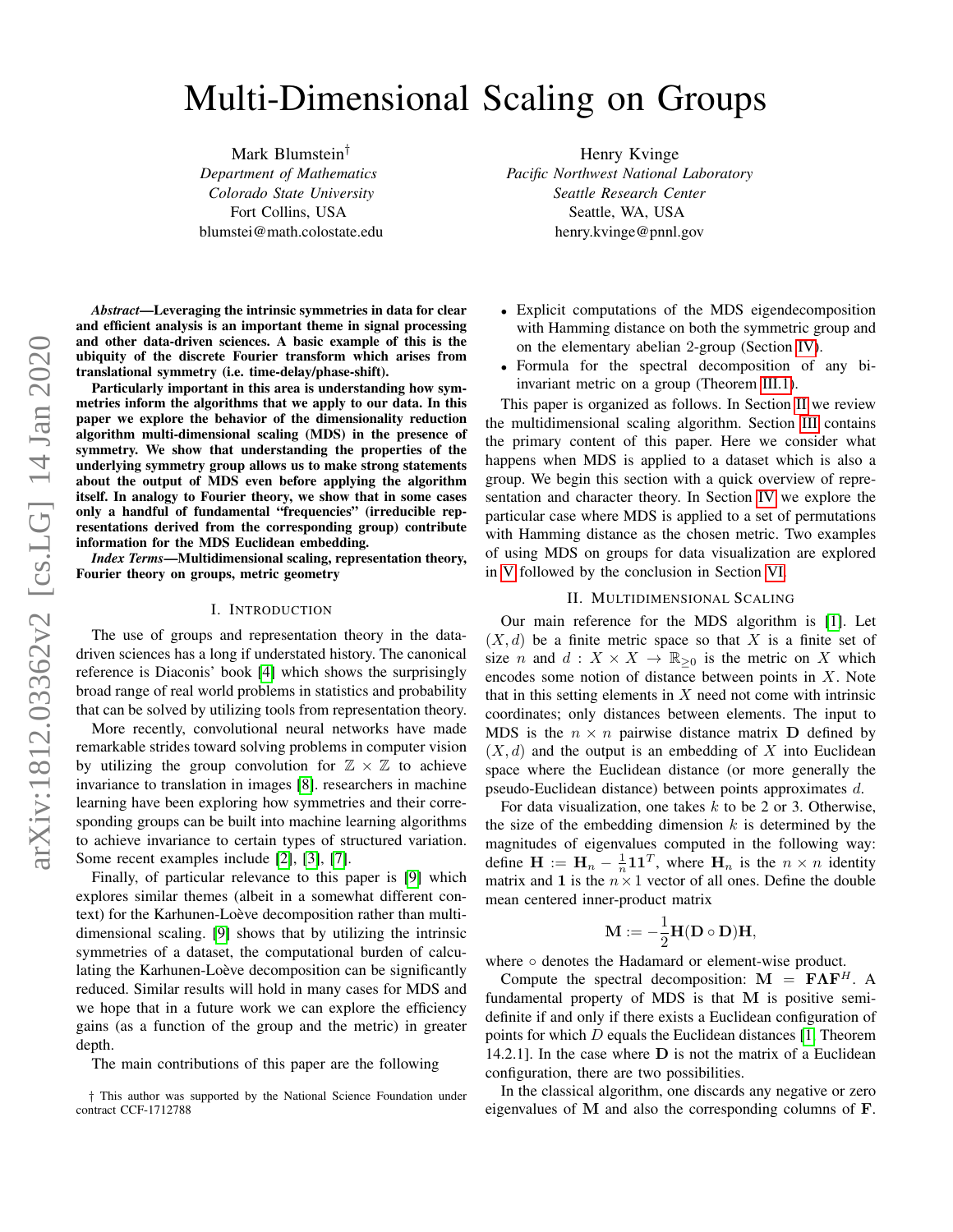Define the  $n \times k$  matrix  $\mathbf{X} := \widehat{\mathbf{F}} \widehat{\mathbf{\Lambda}}^{1/2}$ , where the "hat" indicates that the coordinates corresponding to eigenvalues less than or equal to 0 have been removed. We follow the usual ordering convention ( $\Lambda$  is put in descending order). The rows of X give embedding coordinates to  $X$  in Euclidean  $k$ -space. The Euclidean distance between rows  $i$  and  $j$  approximates the input distance  $d_{ij}$  between points  $x_i$  and  $x_j$ . MDS minimizes *strain* on inner-products [\[1,](#page-4-7) Section 14.4]. If k is the number of coordinate directions used, then the optimal MDS solution M has strain

<span id="page-1-1"></span>
$$
\operatorname{tr}((\mathbf{M} - \tilde{\mathbf{M}})^2) = \sum_{i=k+1}^n \lambda_i^2,\tag{1}
$$

where  $\{\lambda_i\}_{i=1}^n$  are the eigenvalues from  $\Lambda$ , i.e. the error is measured by the norm of the discarded eigenvalues. Perfect reconstruction on finite dimensional metric spaces is achieved by taking  $k = n$ .

Our interest is in metric spaces which are decidedly non-Euclidean, so we anticipate information rich coordinate directions tagged by negative eigenvalues. One way [\[10\]](#page-4-8) to work with a non-Euclidean metric space is to keep both positive and negative eigenvalues and measure distances by a *pseudo-Euclidean* computation. The process is simple and ought to be familiar to physicists working in Minkowski space. Suppose there are p positive and q negative eigenvalues with  $p+q = k$ (as before, discard any zero eigenvalues). Arrange  $\Lambda$  into two corresponding blocks of size  $p \times p$  and  $q \times q$ , and define the coordinates  $X := \widehat{F}|\widehat{\Lambda}|^{1/2}$ . The pseudo-Euclidean distance computation breaks up into two parts - compute the Euclidean distance on the  $p$  "positive" coordinates and subtract off the Euclidean distance on the  $q$  "negative" coordinates. Just as in the Euclidean case, if we take  $k = n$ , we achieve an exact reconstruction of D by using the pseudo-distance computation on the rows of X:

$$
d(x_i, x_j) = d_{\mathbb{C}^p}(\mathbf{x}_i, \mathbf{x}_j) - d_{\mathbb{C}^q}(\mathbf{x}_i, \mathbf{x}_j),
$$

where  $x_i$  denotes the coordinate free *i*th element of the set  $X$ , and  $x_i$  denotes its vector form from MDS.

Finally, it's useful to understand MDS as a "kernel method" [\[12\]](#page-5-0), and think of the linear algebra outlined above as taking place in a Hilbert space of (square integrable) functions on  $X$ . In this language, the MDS kernel is the symmetric function  $m: X \times X \to \mathbb{R}$  defined by  $m(x_i, x_j) = \mathbf{M}_{ij}$ . Equivalent to the matrix M is the Hilbert-Schmidt operator  $M : L^2(X) \to L^2(X)$ , and the columns of **F** determine a collection  $\{f_1, \ldots, f_k\}$  of eigen-functions for M. Then,  $m(x_i, x_j) = \sum_{t=1}^n \lambda_t f_t(x_i) \overline{f_t(x_j)}.$ 

# III. MDS ON GROUPS

<span id="page-1-0"></span>Suppose now that  $G$  is a finite set which is also a group with group multiplication denoted by juxtiposition (i.e. if  $g, h \in G$  then gh is the product of g and h). If d is a metric on G, we say that d is *left-invariant* to the action of G if  $d(g, h) = d(fg, fh)$  for all  $f, g, h \in G$ . We define a *rightinvariant metric* analogously. A metric which is both left and right invariant is called *bi-invariant*.

For a given finite group  $G$ , consider the (non-centered) MDS kernel  $m(g, h) = -\frac{1}{2}d^2(g, h)$  for a *G*-invariant metric d. Group invariance implies that M is a convolution matrix. Formally, if  $\phi, \psi \in L^2(G)$  and  $g, h \in G$ , then convolution is defined by

$$
\phi \star \psi(h) := \sum_{g \in G} \phi(hg^{-1})\psi(g).
$$

Define  $\mu(g) \in L^2(G)$  by  $\mu(g) := m(g, e)$ . The MDS operator  $M: L^2(G) \to L^2(G)$  is defined for  $g, h \in G$  by

$$
M(\phi)(h) = \sum_{g \in G} m(h, g)\phi(g)
$$
  
= 
$$
\sum_{g \in G} \mu(hg^{-1})\phi(g)
$$
  
= 
$$
\mu \star \phi(h).
$$

Every electrical engineer will recognize this as a generalization of ordinary convolution used to define linear time invariant operators. In our more general set-up,  $\mu$  plays the role of the transfer function for band-pass filtering. Indeed, our goal in this paper is to compute the spectrum of frequencies amplified by the MDS operator for various groups.

### *A. Representations and Characters*

We briefly explain what is meant by "frequency" for functions on an arbitrary finite group G. The reader is referred to [\[5\]](#page-4-9), [\[13\]](#page-5-1) for rigorous accounts of the character and representation theory of groups. The short answer is that  $L^2(G)$ decomposes into a set of mutually orthogonal subspaces, the so-called *irreducible representations* specific to the group G. The presence of a frequency in a signal  $\phi \in L^2(G)$ is determined by the amplitude of the projection coefficient onto the corresponding irreducible representation subspace. Schur's Lemma [\[13,](#page-5-1) Proposition 4] guarantees that every linear G-equivariant operator (i.e. convolution operator) has a spectral decomposition whose eigenspaces are direct sums of irreducible representations.

In the classical case, when a signal is sampled at  $n$  evenly spaced intervals, frequency information is determined by the discrete Fourier transform. In our language, the classical case corresponds to the cyclic group  $G = C_n$ , and the irreducible representations are tagged by integers  $0, \ldots, n-1$  corresponding to the Fourier frequencies. Each irreducible representation determines a *one dimensional subspace* in  $L^2(C_n)$ , the kth such subspace spanned by the function  $f(m) = \exp \frac{2\pi i m k}{n} \in$  $L^2(C_n)$ . The main difference for an arbitrary group G is that a single frequency may account for a subspace in  $L^2(G)$  of dimension greater than 1. In fact, such a frequency always exists for any group which is non-abelian.

Informally, a *representation* of G assigns to each element of  $G$  an invertible matrix so that the group multiplication law of  $G$  is realized by matrix multiplication. Formally, an  $n$ dimensional representation of G is a pair  $(V, \rho)$  where V is a (for our purposes, complex) *n*-dimensional vector space and  $\rho$ is a group homomorphism from  $G$  to the general linear group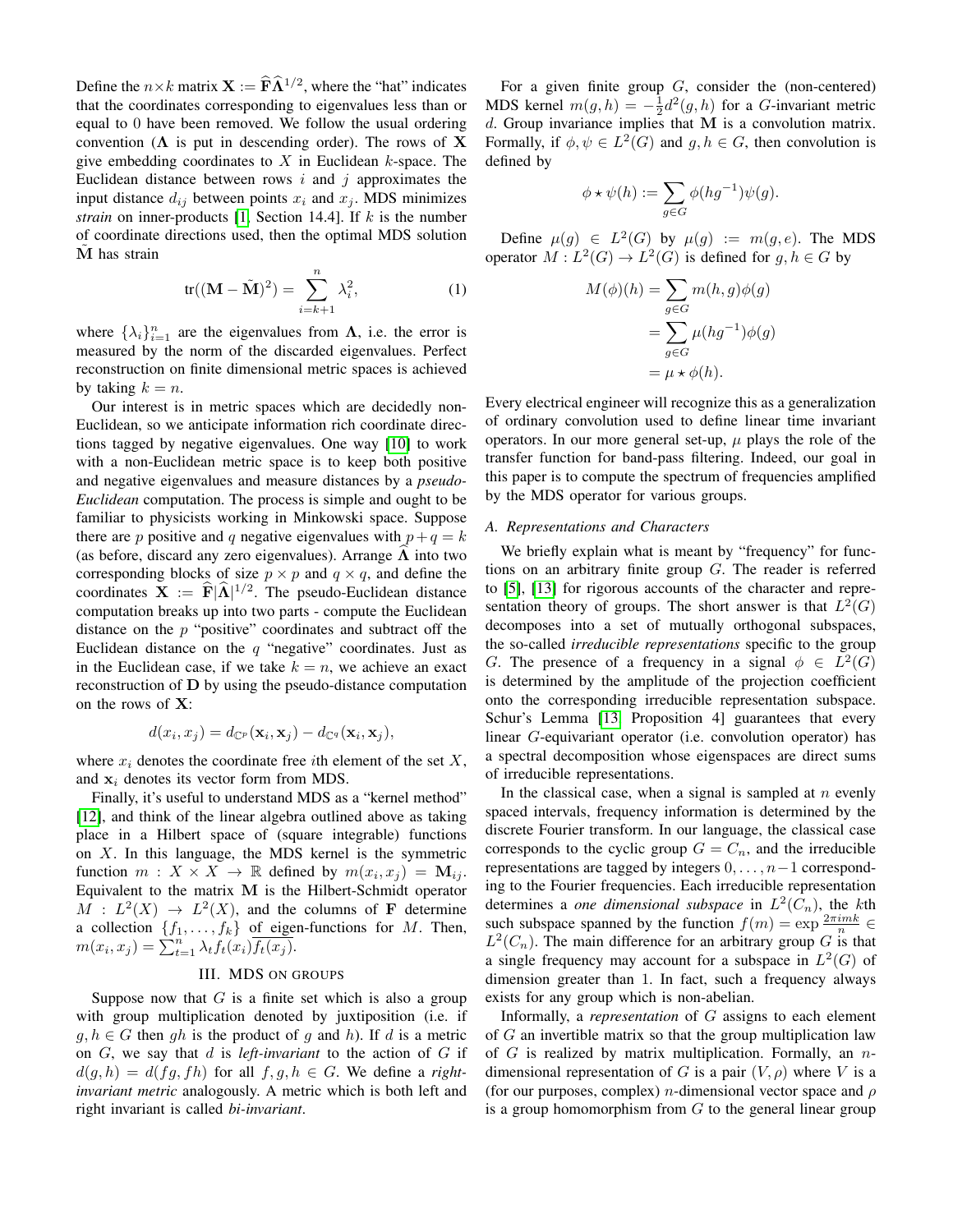on  $V$ , which is the group of all invertible linear transformations on V with group law given by composition of transformations. When the representation  $(\rho, V)$  is understood from context we may, for convenience, omit the  $\rho$  from our notation e.g. if  $g \in G, v \in V$ , we write  $g \cdot v$  to indicate the application of transformation g to vector v, instead of  $\rho(g)v$ .

A representation V is *reducible* if there exists a non-trivial, proper subspace  $W \subset V$  such that W is preserved by all transformations of G i.e. for all  $w \in W$  and all  $q \in G$ ,  $\rho(g)w \in W$ . If V is not reducible, it is called irreducible. Maschke's theorem [\[13,](#page-5-1) Theorem 2] guarantees that every complex representation  $V$  of a finite group  $G$  decomposes into a unique set of irreducible representations, which comprise a decomposition of V into orthogonal subspaces.

Note that  $L^2(G)$  is a representation of G: it is a vector space of dimension  $n = |G|$  and each element of G acts as a linear transformation on  $L^2(G)$  by the rule  $g \cdot \phi(h) := \phi(g^{-1}h)$ .

Next, we investigate how MDS filters frequencies in  $L^2(G)$ for the symmetric group. To do so will be an exercise in the linear algebra of *characters*: Associated to any representation  $(V, \rho)$  is the character  $\chi_{\rho}$ , which is an element of  $L^2(G)$ defined by  $\chi_{\rho}(g) = Tr(g)$ , the trace of the linear transformation. It turns out that characters uniquely determine irreducible representations.

If  $(V, \rho)$  and  $(V', \rho')$  are distinct irreducible representations, then the characters are orthogonal under the  $L^2$  inner product:

$$
\langle \chi_{\rho}, \chi_{\rho}' \rangle := \frac{1}{|G|} \sum_{g \in G} \chi_{\rho}(g) \overline{\chi_{\rho'}}(g)
$$

$$
= \begin{cases} 0 & (V, \rho) \not\cong (V', \rho') \\ 1 & (V, \rho) \cong (V', \rho') \end{cases}
$$

.

We now state the fundamental relationship between characters, bi-invariant metrics, and multi-dimensional scaling.

<span id="page-2-1"></span>**Theorem III.1.** Let m be the MDS kernel and  $\mu(q) :=$  $m(g, e)$ . If d is a bi-invariant metric on G, then

i.

$$
\mu(g) = \sum_{i=1}^k \sigma_i \chi_{\rho_i}(g),
$$

where  $\sigma_i \in \mathbb{R}$  and each  $\chi_{\rho_i}$  is the character of an irreducible representation  $\rho_i$  of G.

ii. Each irreducible  $(V_i, \rho_i)$  which appears in the sum determines an eigenspace of the MDS operator M. If  $d_i :=$  $\dim(V_i)$ , then the eigenvalue associated to  $V_i \subset L^2(G)$ is given by  $\lambda_i = \frac{|G|}{d_i}$  $\frac{G|}{d_i}\sigma_i.$ 

Equivalently, the spectral decomposition of the MDS matrix is  $\mathbf{M} = \sum_{i=1}^{k} \lambda_i \mathbf{V}_i \mathbf{V}_i^H$ .

The Theorem gives us a concrete way of computing which frequencies are filtered by the MDS operator for a given biinvariant metric.

Also note that the trivial representation, whose character is  $\chi(q) = 1$  for all  $q \in G$ , necessarily appears as an eigenfunction of the MDS operator  $M$ . The double mean centering step in the MDS algorithm will project the trivial character to 0 and leave the other eigenfunctions fixed (by the orthogonality of characters). Then, for simplicity, we use the non-centered MDS kernel  $m(g, h) := -\frac{1}{2}d^2(g, h)$  for our computations and simply remember to project away from the trivial representation.

The theorem follows from two facts. (1) If  $d$  is a bi-invariant function in  $L^2(G)$ , then for all  $g, h \in G$ ,  $\mu(hgh^{-1}) = \mu(g)$ . It is said that  $\mu$  is a *class function* on  $G$ . (2) The characters of the irreducible representations form an orthonormal basis for all class functions on  $G$  [\[5,](#page-4-9) Proposition 2.30]. We leave it to the reader to verify the formula for the eigenvalues, which follow from these two facts and that M is convlution with  $\mu$ .

#### IV. MDS WITH HAMMING DISTANCE

<span id="page-2-0"></span>In this section we derive the eigendecomposition of MDS under the Hamming distance on two frequently used groups.

## *A. Binary data and the Hamming metric*

Let  $C_2$  be the cyclic group of order 2 and let  $G = (C_2)^k$ be the product of k copies of  $C_2$ . The order of G is  $n = 2^k$ and elements of  $G$  can be represented by length  $k$  strings of 0's and 1's. The *Hamming distance* on G counts the number of positions at which two binary strings differ. For example,  $d_H(00, 11) = 2$ .  $d_H$  is a G bi-invariant metric, and by Theorem [III.1](#page-2-1) we are guaranteed that the MDS kernel can be written as a sum of irreducible characters of G. Moreover, since G is abelian, its irreducible representations are all 1 dimensional.

Represent an element in G by  $g = (n_1, \ldots, n_k), n_i \in$  $\{0, 1\}$ . It's well-known that the irreducible characters are indexed by elements S of the power set on  $\{1, \ldots, k\}$ . For a non-empty  $S$ , define

$$
\chi_{\mathcal S}(n_1,\dots,n_k):=(-1)^{\sum_{s\in{\mathcal S}}n_s},
$$

and define the character corresponding to the empty set to be the one's function on  $G$ . In discrete signal processing, these are called the Walsh functions. What group theorists call the character table is exactly the same as the Walsh-Hadamard matrix. If  $k = 2$ , the character table is:

|                           | 00 | 10 | 01 | 11 |
|---------------------------|----|----|----|----|
| $\chi_{t^2}$              |    |    |    |    |
| $\chi_{ta}$               |    |    |    |    |
| $\chi_{at}$               |    |    |    |    |
| $X_{\alpha}$ <sup>2</sup> |    |    |    |    |

,

where t and a refer to *trivial* and *alternating* which is the language used by group theorists.

Now, Theorem [III.1](#page-2-1) suggests that we should decompose  $\mu(g) := m(g, e)$  into irreducible characters. To begin, note that the distance between any string  $q = (n_1, \ldots, n_k)$  and the identity string  $e = (0, \ldots, 0)$  counts the number of ones in string g. We may decompose this function as a sum of irreducible characters:

$$
d_H(g,e) = \frac{1}{2}(k - \sum_{i=1}^{k} (-1)^{n_i}).
$$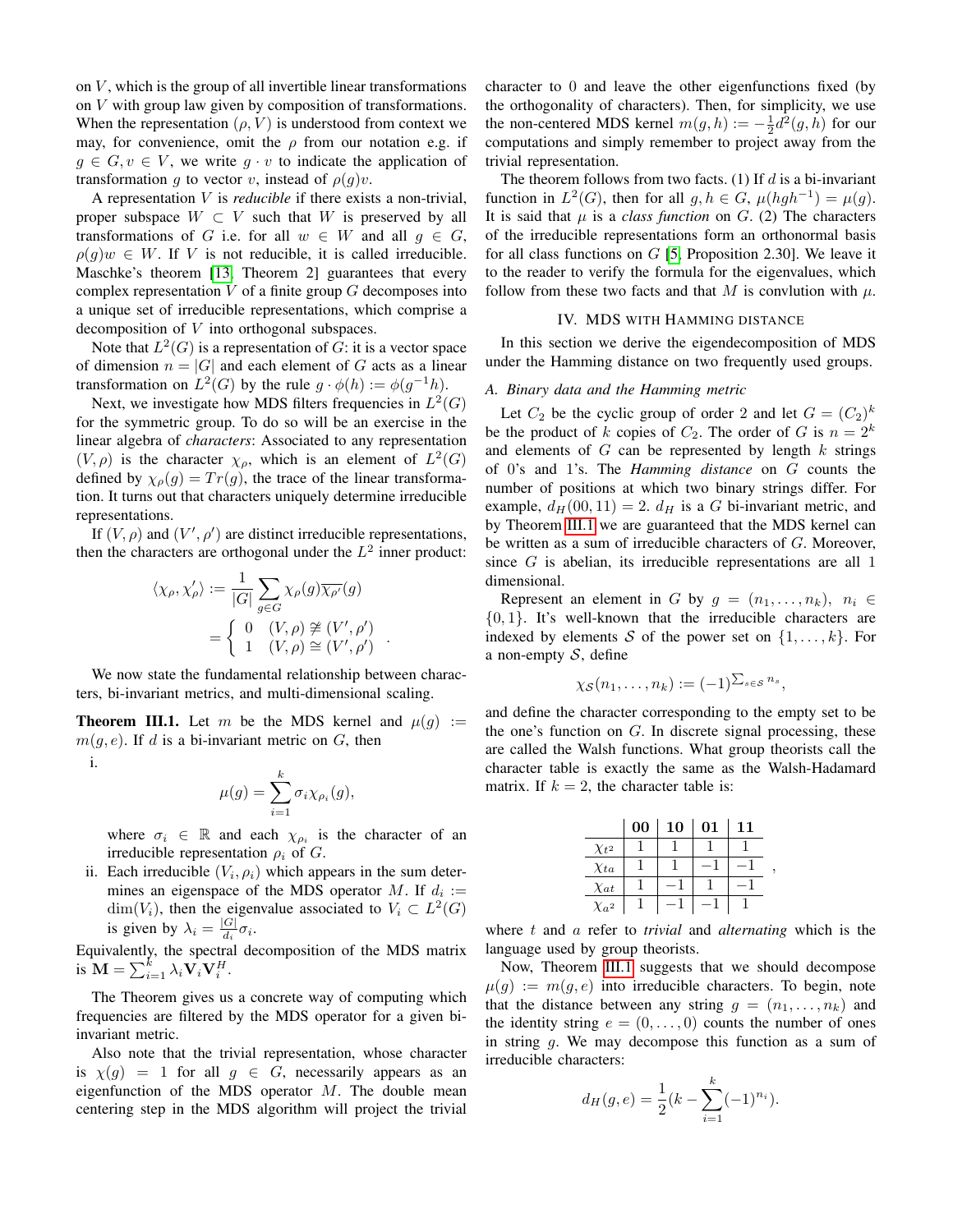| character           | eigenvalue                               | num principal directions |
|---------------------|------------------------------------------|--------------------------|
| $\chi_{t^{k-1}a}$   | $\lambda_1 = 2^{k-2} \cdot \overline{k}$ |                          |
| $\chi_{t^{k-2}a^2}$ | $\lambda_2 = -2^{k-2}$                   | $\kappa$<br>$\Omega$     |
| else                |                                          | $2^k$ .<br>(k)           |

<span id="page-3-1"></span>Fig. 1. The MDS eigenvalues and number of principal directions associated with Hamming distance on  $G = C_2^k$ .

Then, the MDS kernel is given by:

$$
\mu(g) := -\frac{1}{2} \left( \frac{1}{2} (k - \sum_{i=1}^k (-1)^{n_i} \right)^2
$$
  
=  $-\frac{1}{8} \left[ k^2 - 2k \sum_{1}^k (-1)^{n_i} + \left( \sum_{1}^k (-1)^{n_i} \right)^2 \right]$   
=  $-\frac{1}{8} (k^2 + k) + \frac{k}{4} \sum_{1}^k (-1)^{n_i} - \frac{1}{4} \sum_{1 \le i < j \le k} (-1)^{n_i + n_j}.$ 

Now we simply read off the eigendecomposition of the MDS operator. In particular, the appearance of a character in the sum gives an eigenfunction, and the coefficients give eigenvalues (after multiplication by  $|G| = 2<sup>k</sup>$ ). Remember also that the MDS algorithm calls for projection away from the trivial representation, and so we discard the translation term out front. We summarize the eigendecomposition in Figure [1.](#page-3-1)

A few observations are in order. First, the computation reveals low dimensional structure, as the distance matrix itself is  $2^k \times 2^k$ , yet the rank is only  $k + \binom{k}{2}$ .

Next, using strain [\(1\)](#page-1-1) as our measurement of projection error, principal directions corresponding to  $\lambda_1$  contribute more than those corresponing to  $\lambda_2$ , and any directions with the same eigenvalue are equally strong.

Finally, note that the first  $k$  coordinates are tagged with a positive eigenvalue and the last  $\binom{k}{2}$  are tagged with a negative eigenvalue. This gives a measure of the extent to which the metric space  $(C_2^k, d_h)$  is Euclidean. Formally, this means that we use a pseudo-Euclidean inner-product to make geometric measurements.

# *B. Hamming metric on the symmetric group*

In this section we explore another type of Hamming metric, only this time on the symmetric group  $G := S_n$ . As a prerequisite for this section, the reader should understand what is meant by the "standard representation" of  $S_n$ . We refer the reader to [\[5\]](#page-4-9), [\[11\]](#page-5-2) for more details.

Of fundamental importance to the representation theory of  $S_n$  is that there is one irreducible representation for each *integer partition* of n. Compare this to the discrete Fourier case where frequencies are tagged by integers  $0, \ldots, n - 1$ , or, as in the last section, to the case  $C_2^k$ , where frequencies are tagged by elements of the power set on  $\{1, \ldots, k\}$ .

We use square brackets to denote partitions e.g. If  $n = 3$ then  $2+1=3$  is denoted [2, 1], and the trivial partition  $3=3$ is denoted [3], etc. We denote the character associated to the irreducible [2, 1] by  $\chi_{2,1}$ .

The Hamming distance  $d_H$  between two permutations counts the number of places where the two permutations differ e.g. Using the cycle notation for permutations we have  $d_H((12),(123)) = 2$ , since the two permutations agree only on  $1 \mapsto 2$ . It's straight-forward to check that this metric is bi-invariant on  $S_n$ .

As in the last section, our goal is to produce the MDS eigendecomposition by decomposing  $\mu(q)$  into characters. The Hamming distance between permutation  $g$  and the identity permutation  $e$  is given by the difference between  $n$  and the number of fixed points of the permutation  $g$ . i.e.

$$
d(g, e) = n - \#f.p.(g).
$$

We can write this in terms of the characters of irreducible representations:

$$
d(g, e) = (n - 1)\chi_n(g) - \chi_{n-1,1}(g),
$$

where  $\chi_n$  is the character of the trivial representation (which equals 1 on all elements of  $S_n$ ) and  $\chi_{n-1,1}$  is the character of the standard representation. Squaring this expression gives the MDS kernel m:

$$
-2\mu(g) = ((n-1)\chi_n(g) - \chi_{n-1,1}(g))^2
$$
  
=  $(n-1)^2 \chi_n(g) - 2(n-1)\chi_{n-1,1}(g) + \chi_{n-1,1}^2(g)$ 

All that remains is to decompose the squared character  $\chi^2_{n-1,1}$  into a sum of irreducible characters, which we can do since irreducible characters form an orthogonal basis for class functions. This is accomplished using the fact that the square of a character corresponds to the tensor product of the underlying representation space, and then extracting the Kronecker coefficients. In our case, the formula is simply [\[5\]](#page-4-9):

$$
\chi_{n-1,1}^2 = \chi_n + \chi_{n-1,1} + \chi_{n-2,1,1} + \chi_{n-2,2}.
$$

Table [2](#page-4-10) then summarizes the MDS embedding of Hamming distance in terms of its decomposition into irreducibles. Note that the formula for each eigenvalue relies on the dimension of the corresponding representation, which may be computed using the "hook-length" formula [\[5\]](#page-4-9).

Here, the energy is highly concentrated in only three subspaces. Moreover, while the group has order  $n!$  the rank of the MDS matrix is on the order of  $n<sup>4</sup>$ . The Euclidean coordinates of the metric are picked up by the standard representation, which is also the dominant representation, whereas the pseudo-Euclidean coordinates are given by the subspaces of  $\chi_{n-2,1,1}$ and  $\chi_{n-2,2}$ .

# V. DATA VISUALIZATION EXAMPLES

<span id="page-3-0"></span>In this section we apply MDS to two datasets that take values in a group and to which we apply a bi-invariant metric.

Example V.1. The first dataset is a set of rankings from the American Psychological Association (APA) presidential election in 1980. This dataset can be found in [\[4,](#page-4-0) Chapter 5B]. It consists of 5,738 full rankings of 5 candidates. The original dataset included partial rankings, but we have omitted these. Of course we can interpret these full rankings as permutations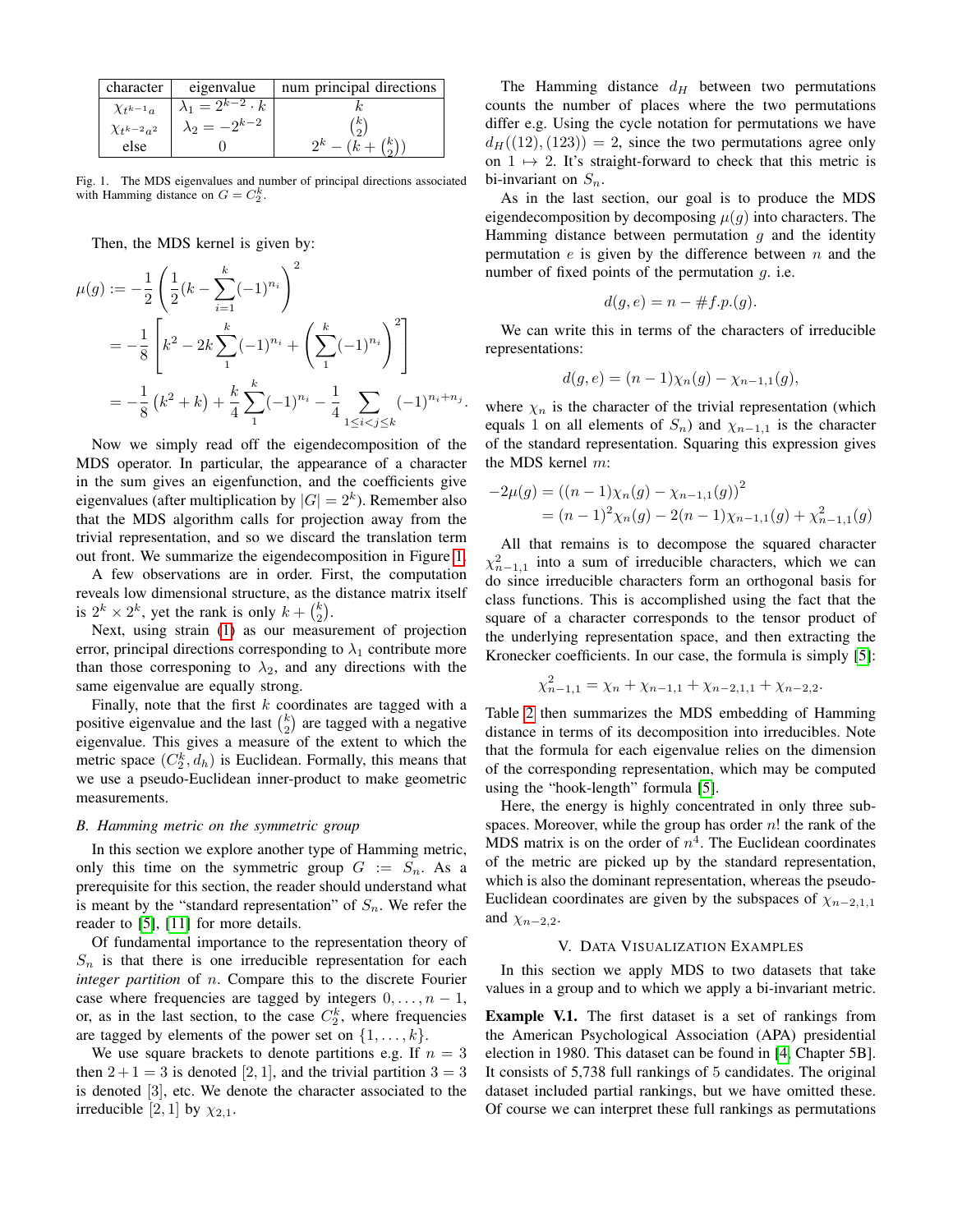| character        | eigenvalue                      | num principal directions               |
|------------------|---------------------------------|----------------------------------------|
| $\chi_{n-1,1}$   | $(2n-3)n!$<br>$\overline{2n-2}$ | $(n-1)^2$                              |
| $\chi_{n-2,1,1}$ | $-n!$<br>$(n-1)(n-2)$           | $\left(\frac{1}{2}(n-1)(n-2)\right)^2$ |
| $\chi_{n-2,2}$   | $-n!$<br>$n(n-3)$               | $(\frac{1}{2}n(n-3))$                  |

<span id="page-4-10"></span>Fig. 2. The MDS eigenvalues and number of principal directions associated with Hamming distance decomposed in terms of irreducible representations of the symmetric group  $S_n$ . Note that only a minority of the irreducible representations of  $S_n$  (indexed by all partitions of n) have support here.



<span id="page-4-11"></span>Fig. 3. A visualization of rankings of the American Psychological Association presidential election from 1980 [\[4,](#page-4-0) Chapter 5B] using MDS.

by choosing an initial order of the candidates. A given ranking corresponds to the permutation that takes the original order to the order given by the ranking.

In Figure [3](#page-4-11) we show the MDS approximation of the permutations in this dataset in  $\mathbb{R}^3$  with respect to Hamming distance (without scaling). We use the size of points in the scatterplot to indicate the frequency of a particular permutation and use color to indicate a fourth coordinate (also taken from the block of standard representations).

The second dataset is the SUSHI preference dataset [\[6\]](#page-4-12) which contains 5000 full rankings of 10 types of sushi. Note that whereas in the APA election dataset there are more data points than there are permutations  $(5, 738 \text{ vs } 5!) = 120$ , in this dataset there are far more possible permutations (5, 000 vs  $10! = 3,628,800$  than there are data points. In Figure [4](#page-4-13) we show a visualization of all these rankings in  $\mathbb{R}^3$  using MDS. As seen above, despite the fact that distances on permutations have the capacity to be quite high dimensional, by understanding what symmetric representations actually contribute information to the Euclidean embedding, we can directly project into these representations because applying the MDS dimensionality reduction algorithm.

## VI. CONCLUSION

<span id="page-4-6"></span>In this paper we have shown how unstructured data can be analyzed and synthesized using the general notion of



<span id="page-4-13"></span>Fig. 4. A visualization of the SUSHI dataset [\[6\]](#page-4-12) using MDS.

frequency on a group and the MDS algorithm. We have seen how the principal directions extracted from MDS are given geometric meaning as irreducible representations, and how each representation contributes to the pseudo-Euclidean structure of the group metric space.

In practical terms, the theory and examples presented here may be used for dimensionality reduction. In a future work we plan to more closely investigate the efficiency gains brought by group theory considerations as well as analysis of other commonly encountered groups and metrics.

Since this work lies in the intersection of metric geometry, group theory, and data analysis, we hope this paper is useful for a wide range of audiences.

#### **REFERENCES**

- <span id="page-4-7"></span>[1] JM Bibby, JT Kent, and KV Mardia, *Multivariate analysis*, Academic Press, London, 1979.
- <span id="page-4-2"></span>[2] Taco Cohen, Mario Geiger, Jonas Köhler, and Max Welling, Convolu*tional networks for spherical signals*, arXiv preprint arXiv:1709.04893 (2017).
- <span id="page-4-3"></span>[3] Taco Cohen and Max Welling, *Group equivariant convolutional networks*, International conference on machine learning, 2016, pp. 2990– 2999.
- <span id="page-4-0"></span>[4] Persi Diaconis, *Group representations in probability and statistics*, Institute of Mathematical Statistics Lecture Notes—Monograph Series, vol. 11, Institute of Mathematical Statistics, Hayward, CA, 1988. MR 964069
- <span id="page-4-9"></span>[5] William Fulton and Joe Harris, *Representation theory*, Graduate Texts in Mathematics, vol. 129, Springer-Verlag, New York, 1991, A first course, Readings in Mathematics. MR 1153249
- <span id="page-4-12"></span>[6] Toshihiro Kamishima, Hideto Kazawa, and Shotaro Akaho, *Supervised ordering-an empirical survey*, Fifth IEEE International Conference on Data Mining (ICDM'05), IEEE, 2005, pp. 4–pp.
- <span id="page-4-4"></span>[7] Risi Kondor, Hy Truong Son, Horace Pan, Brandon Anderson, and Shubhendu Trivedi, *Covariant compositional networks for learning graphs*, arXiv preprint arXiv:1801.02144 (2018).
- <span id="page-4-1"></span>[8] Alex Krizhevsky, Ilya Sutskever, and Geoffrey E Hinton, *Imagenet classification with deep convolutional neural networks*, Advances in neural information processing systems, 2012, pp. 1097–1105.
- <span id="page-4-5"></span>[9] Brigitte Lahme and Rick Miranda, *Karhunen-loeve decomposition in the presence of symmetry. I*, IEEE Transactions on Image Processing 8 (1999), no. 9, 1183–1190.
- <span id="page-4-8"></span>[10] Elzbieta Pekalska, Pavel Paclik, and Robert PW Duin, *A generalized kernel approach to dissimilarity-based classification*, Journal of machine learning research 2 (2001), no. Dec, 175–211.